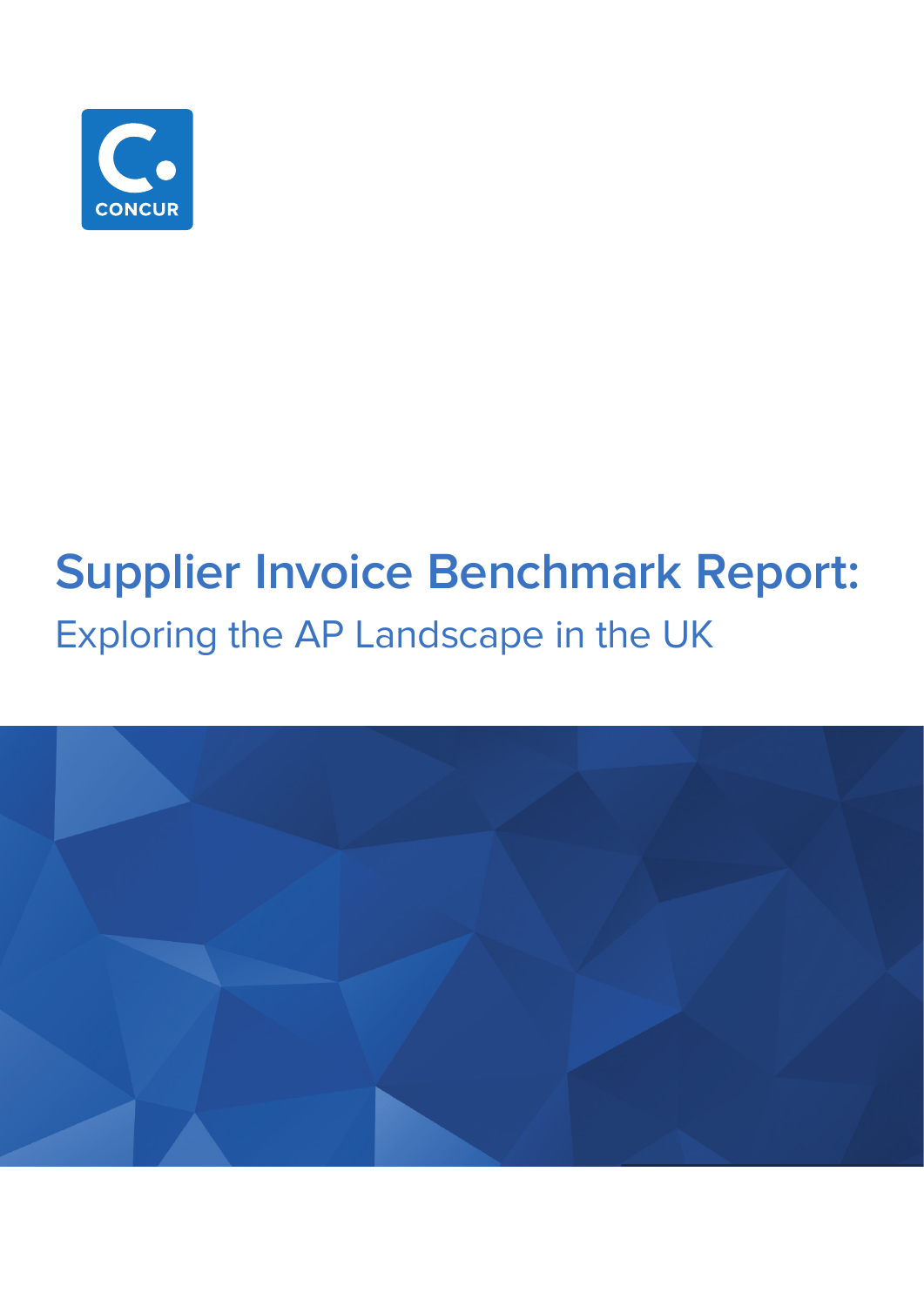

 The role of finance is changing as businesses expect more direction and insight from their teams. To step up and become a true partner, it's more important than ever for AP teams to help organisations streamline key internal processes and access spend data to support strategic decision making. This research paper explores the current state of supplier invoice procedures in the UK and the challenges facing a cross section of businesses. We also examine how automation could offer viable solutions.

### About this report

Concur, together with independent market research specialist [Vanson](http://www.vansonbourne.com/)  [Bourne,](http://www.vansonbourne.com/) commissioned a study among 500 accounts payable (AP) and finance professionals throughout the UK in August 2015. The respondents were spread evenly across business size and sector, with a goal to explore current invoice processes to identify shortcomings and determine best practices.

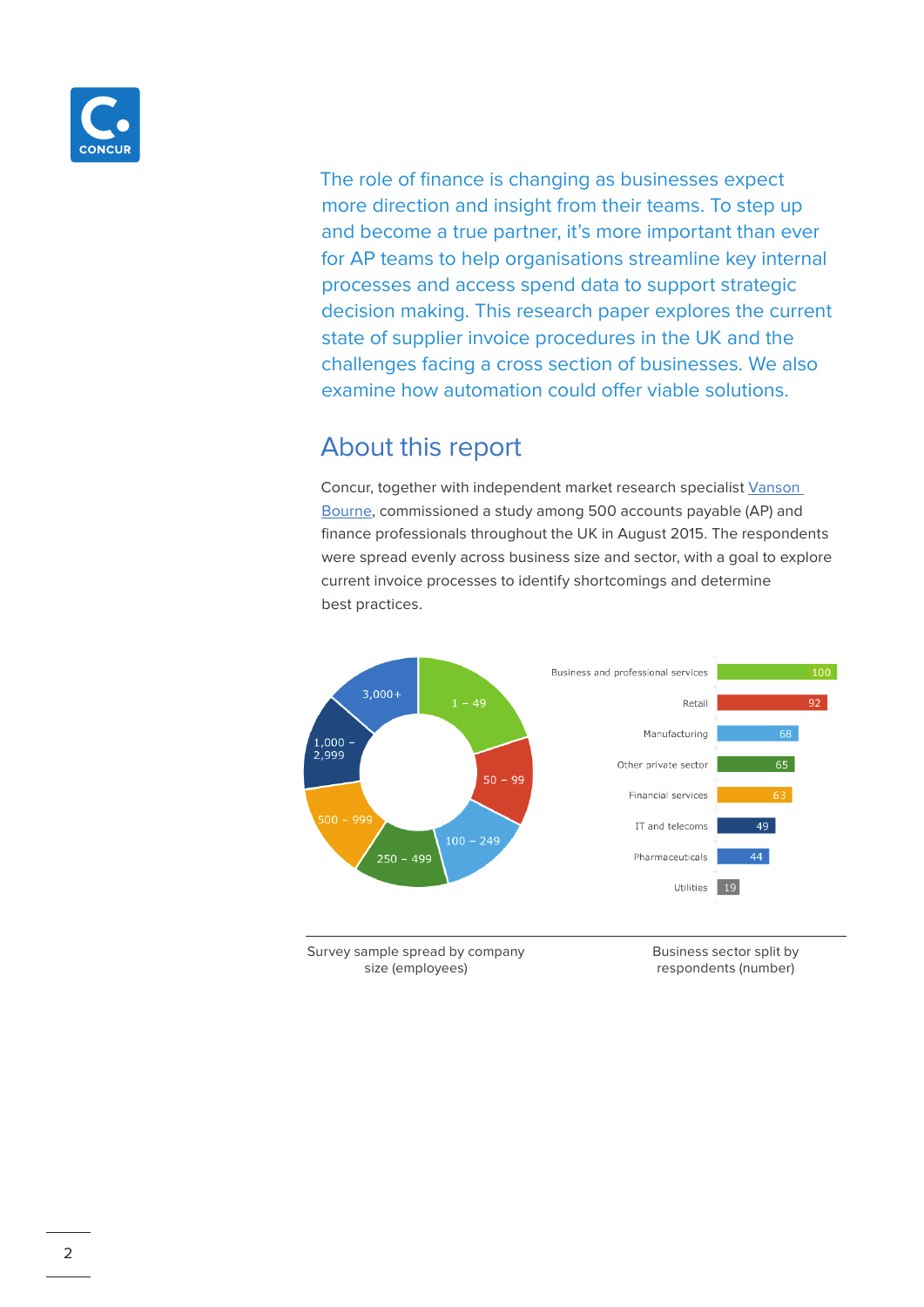### Executive summary

There's a disconnect facing the finance team today. They're expected to step up and perform a more strategic role within the business, yet many of the processes they're asked to manage are by no means optimised. Owing to these inefficient practices, the accounts payable (AP) team is often left struggling with mounting piles of paper, the threat of late payments, errors and duplicated efforts.

Some of the key themes the research uncovered in the supplier invoice process are:

- Outdated procedures, with paper invoices being an established norm.
- Invoices not making it to the right place.
- Late payments, which can have dire consequences for supplier relations.
- Duplicate and fraudulent invoices, which are occasionally paid.
- Poor visibility of cash flow and an inability to anticipate spend.

The study revealed that roughly 15 employees are tied up in every single invoice. Not only that, 63% of companies have actually received a duplicate invoice, highlighting a misalignment of processes.



What are the key supplier invoice challenges facing your finance team?

Businesses of all sizes and sectors are not immune to these stumbling blocks. Understanding the current AP environment and where your organisation stands can help with identifying the next steps on your efficiency journey. After all, nine in ten in the study recognise the value invoice automation can bring. Gaining greater control over supplier invoice workstreams, compliance and cash flow are just some of the ways the finance team can establish itself as a trusted advisor to the business.

This clearly presents a big opportunity – automation can provide the foundation your business needs and the time to exploit it is now.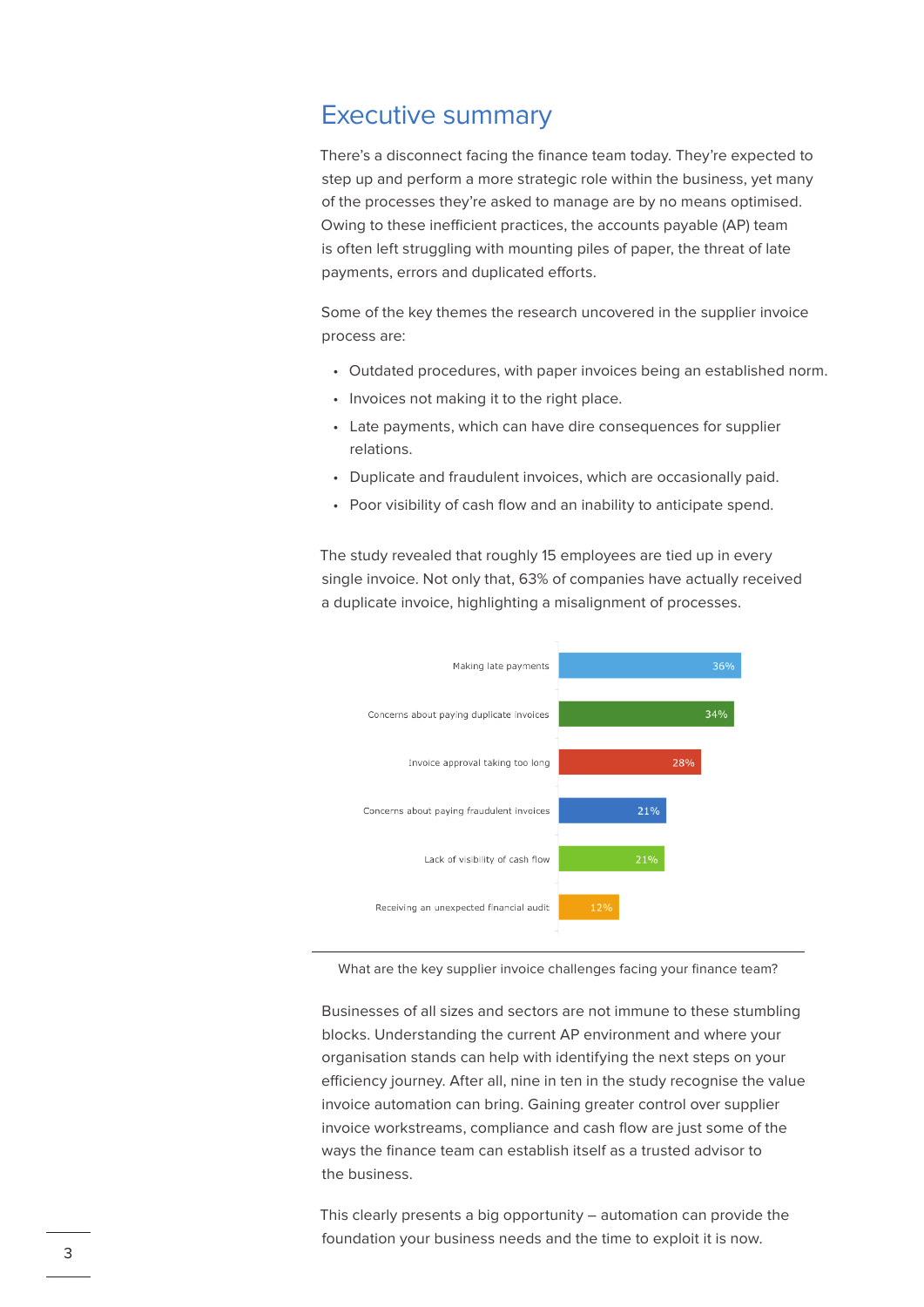## **The supplier invoice process in the UK today 01**

The study overwhelmingly highlights that most organisations are not at a point where their AP processes are equipped to handle the sheer volume of supplier invoices coming in. In fact, three in five (59%) respondents agree their organisations' invoice process could definitely be improved.

On average, a company receives 323 invoices every month handled by around 15 employees per invoice who are responsible for approving and processing them. You'd expect with all this allocated resource that businesses could cope with an invoice influx. Yet it's clear that invoice procedures need to be streamlined as a third (34%) of those surveyed admit their organisation does not process all their supplier invoices in a timely manner.





Could your organisation's invoice process be improved?

The IT and telecoms industry is most likely (73%) to have a robust PO process set up.

### **Purchase order practices**

Businesses that process a large number of supplier invoices in a month can experience greater control using a purchase order (PO) system. Yet only around half of the companies surveyed generate POs to kick off the buying process, while an additional 39% plan to do so in the future. With the exception of small businesses of up to 50 employees, most respondents in the study recognise the value of POs.

Using POs, companies can easily track the products and services ordered and ensure they match up to what's received. Invoices are also more likely to get routed to the right people.

When you consider that two in five (38%) respondents say invoices sometimes go to the wrong place in their organisation, it's evident a PO system could help remove internal inefficiencies, lost time and delays in payment.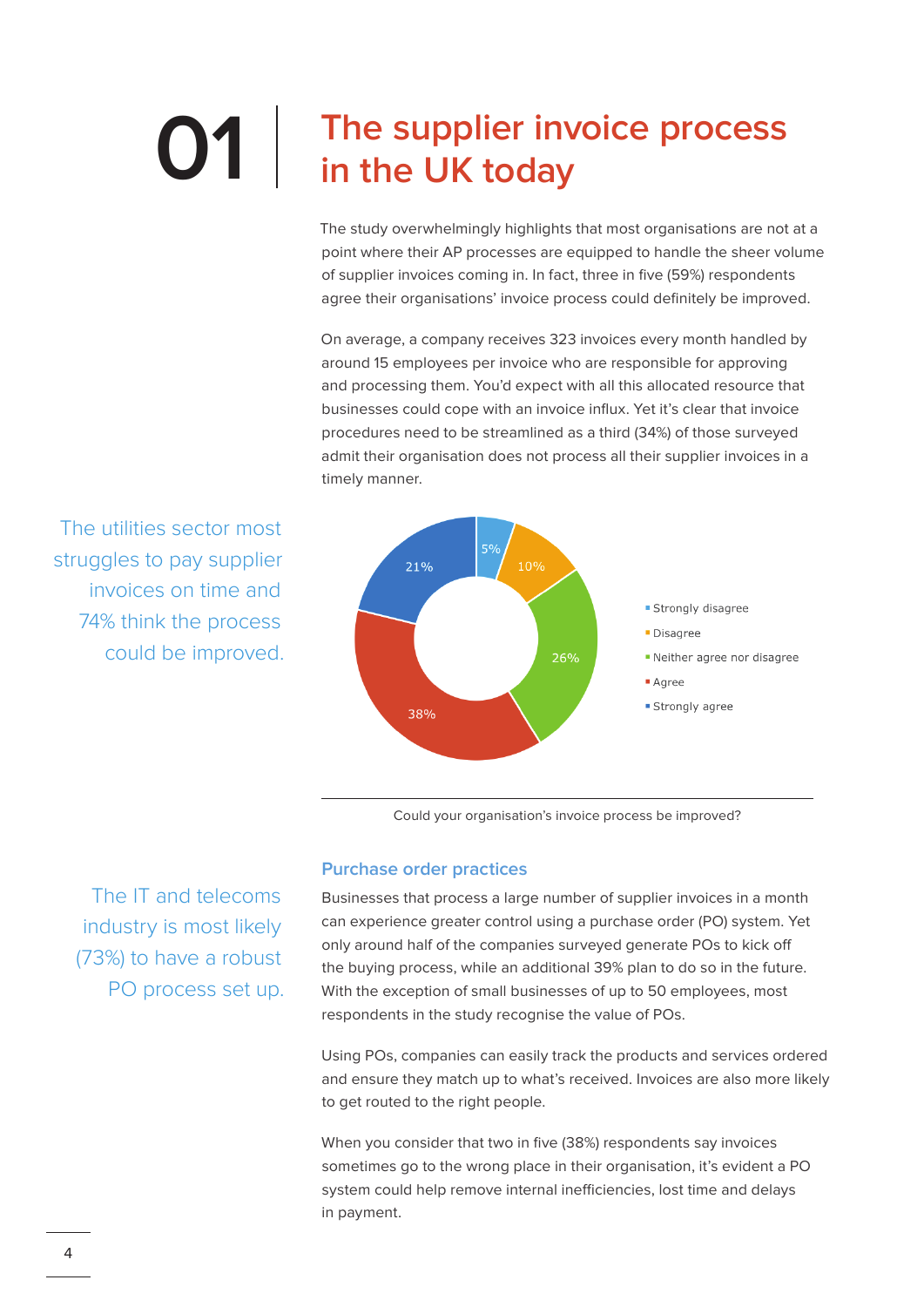

Do all your supplier invoices come into one place?

### **Established paper processes**

2 in 5 say their supplier invoices sometimes go to the wrong place.

The incidence of invoices not making it to the right people is also down to paper processes. Only 43% in the study receive their invoices electronically, suggesting that paper processes are relatively commonplace and a large number of organisations still send out their invoices by post. This is consistent across all business sizes.

While invoices in the form of PDFs attached to emails are the most typical form of electronic submission, they're not foolproof either. There's no guarantee they'll make their way to the right recipients or a central inbox and they may fall outside of an efficient AP tool or finance system. In fact, the first thing most employees do is print off their invoices to hand over to their line manager, so even electronic documents can turn back into paper processes.

Cheques were introduced to the UK over 300 years ago. Surprisingly, paper cheques are still a popular form of payment with two in five (42%) saying their organisations use them. It's the second most relied on means of payment only behind **[BACS](http://www.bacs.co.uk/Bacs/Corporate/Pages/default.aspx)** (72%). Yet cheques can take up to six days to clear, get misplaced or lost in the post, not to mention the UK government plans to phase them out in 2018.

33% of organisations also use [CHAPS](http://www.chapsco.co.uk/) for same-day payment, indicating the need for many organisations to resort to this faster, more expensive method to avoid the consequences of late payments.

**Companies sized between 1,000-2,999 employees have the highest rate (54%) of invoices going to the wrong place.**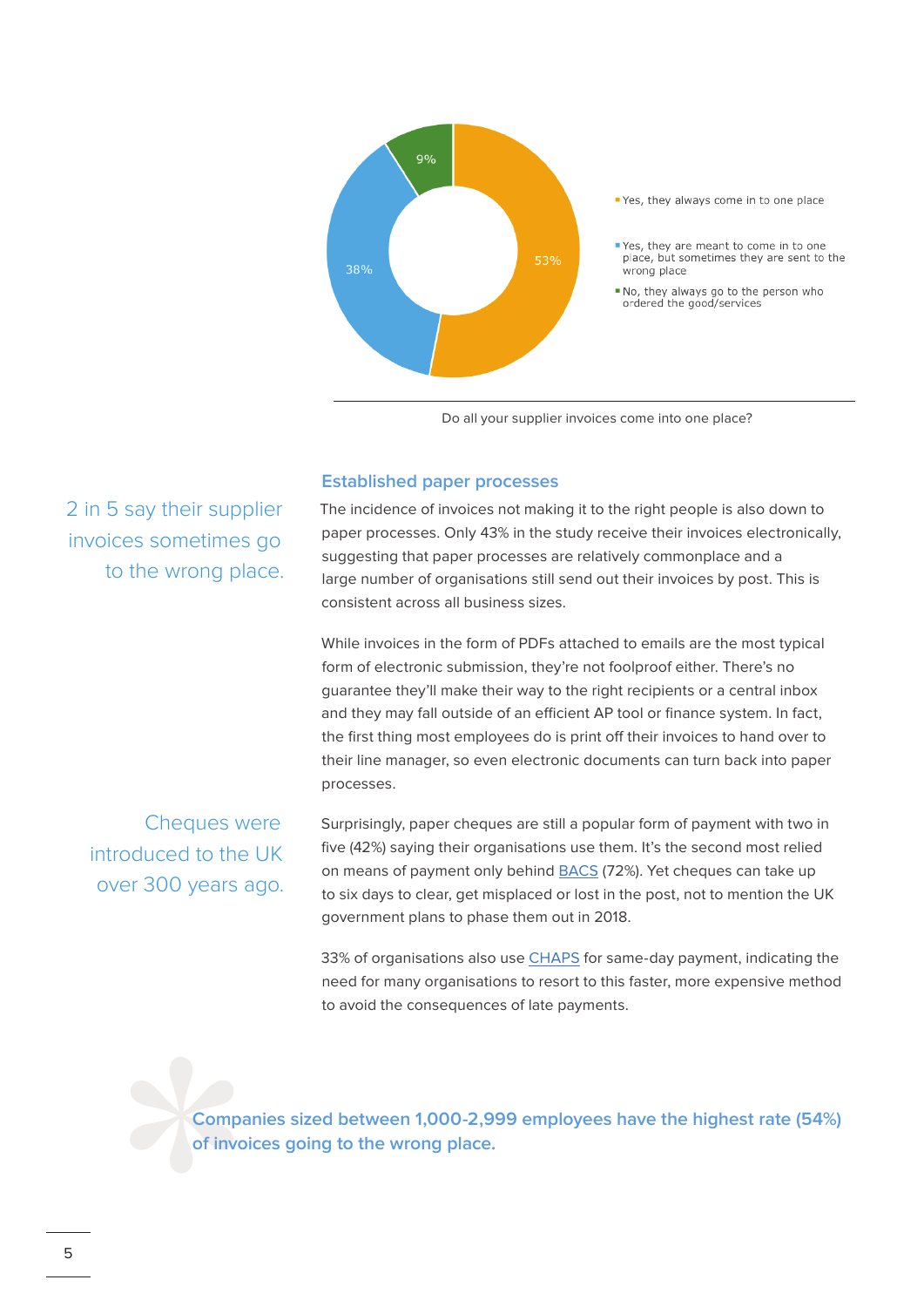### **15 people and counting**

Of those organisations surveyed that have a PO system in place, an average of six people are involved in raising each one. Once an invoice is submitted, a further six people are involved in the approval process alone with an additional nine people working on processing the supplier invoice in the backend. Allowing for some crossover of responsibilities, a conservative average of 15 people are directly involved in the AP invoice process.

In the IT and telecoms industry, an astounding 28 people are typically involved in approving and processing supplier invoices.



### **Chasing status**

Not only are employees tied up with the invoice process, many find their time is consumed by suppliers following up on the status of payment. 88% of respondents say their organisation regularly fields calls from suppliers chasing updates on payments. In fact, 69% receive these calls at least once a week and sometimes as much as ten times a day. The majority say it's difficult to provide their suppliers the answers they're looking for in the moment.



How difficult is it for your organisation to provide invoice updates to suppliers?

81% of pharmaceuticals find it challenging to provide invoice updates to suppliers.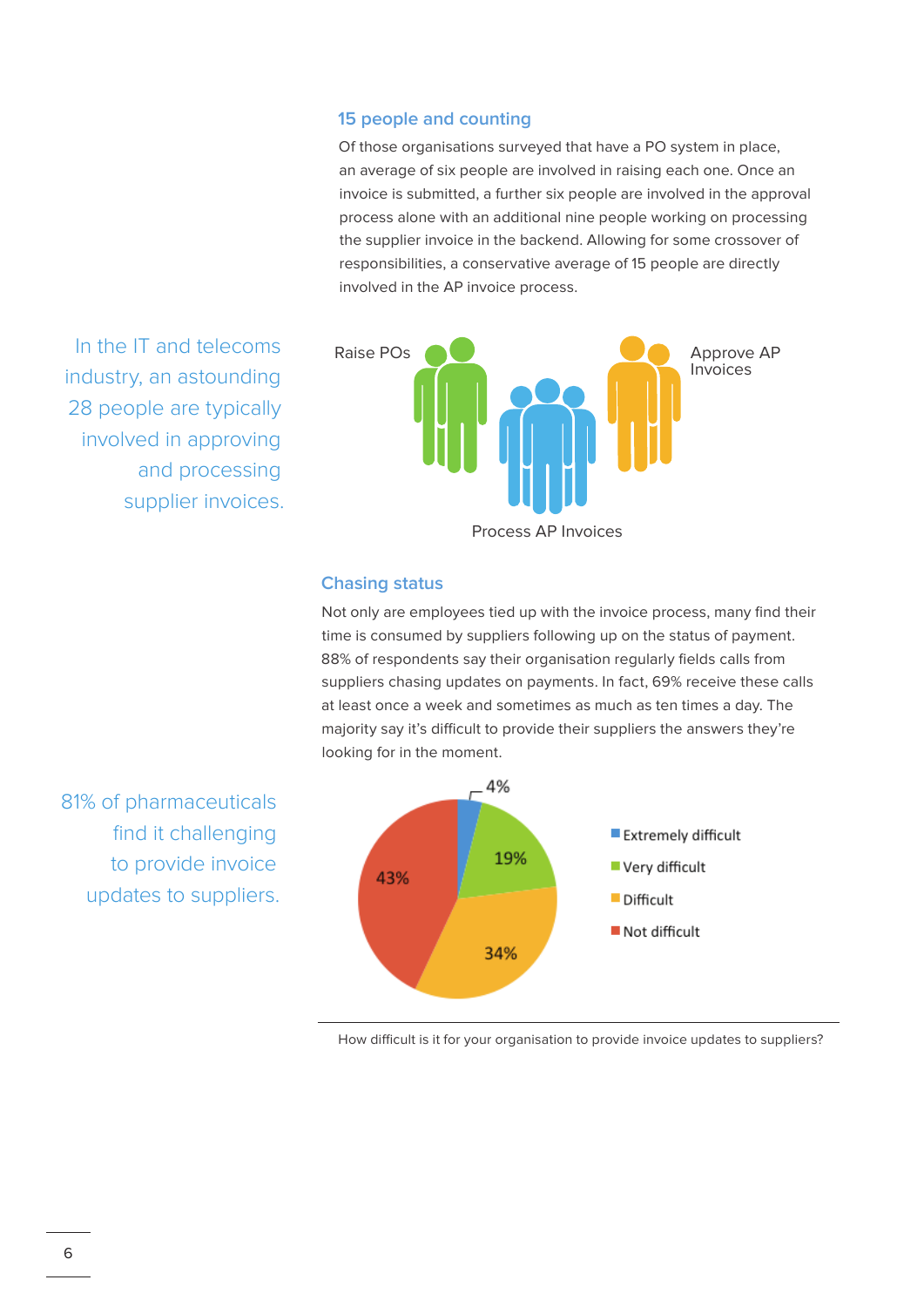# **02 The top invoice challenges**

It's clear there's a lot keeping the finance team up at night when delving into specific supplier invoice issues. Seven in ten (71%) have concerns about their supplier invoice process, with late and duplicate payments top of mind. They're also worried about internal processes taking too long, fraudulent invoices slipping through the net and not having full visibility into their cash flow data. But what concrete consequences are companies suffering as a result?

Large companies with between 1,000- 2,999 employees are the most concerned (59%) about paying duplicate invoices.



What are you most concerned about in your current supplier invoice process?

### **Long processes and late payments**

When invoices get stuck in approvers' inboxes, the scope for late payments becomes a reality. Almost eight in ten (78%) respondents admit their organisation has paid an invoice late. Aside from the internal inefficiencies incurred as your teams scramble to meet deadlines, the repercussions of late payments run much deeper, potentially damaging the supplier relationship.

Consider that:

- Nearly 60% have been charged late payment fees.
- One in five has had a supplier cancel their goods or services and even refuse to work with them again.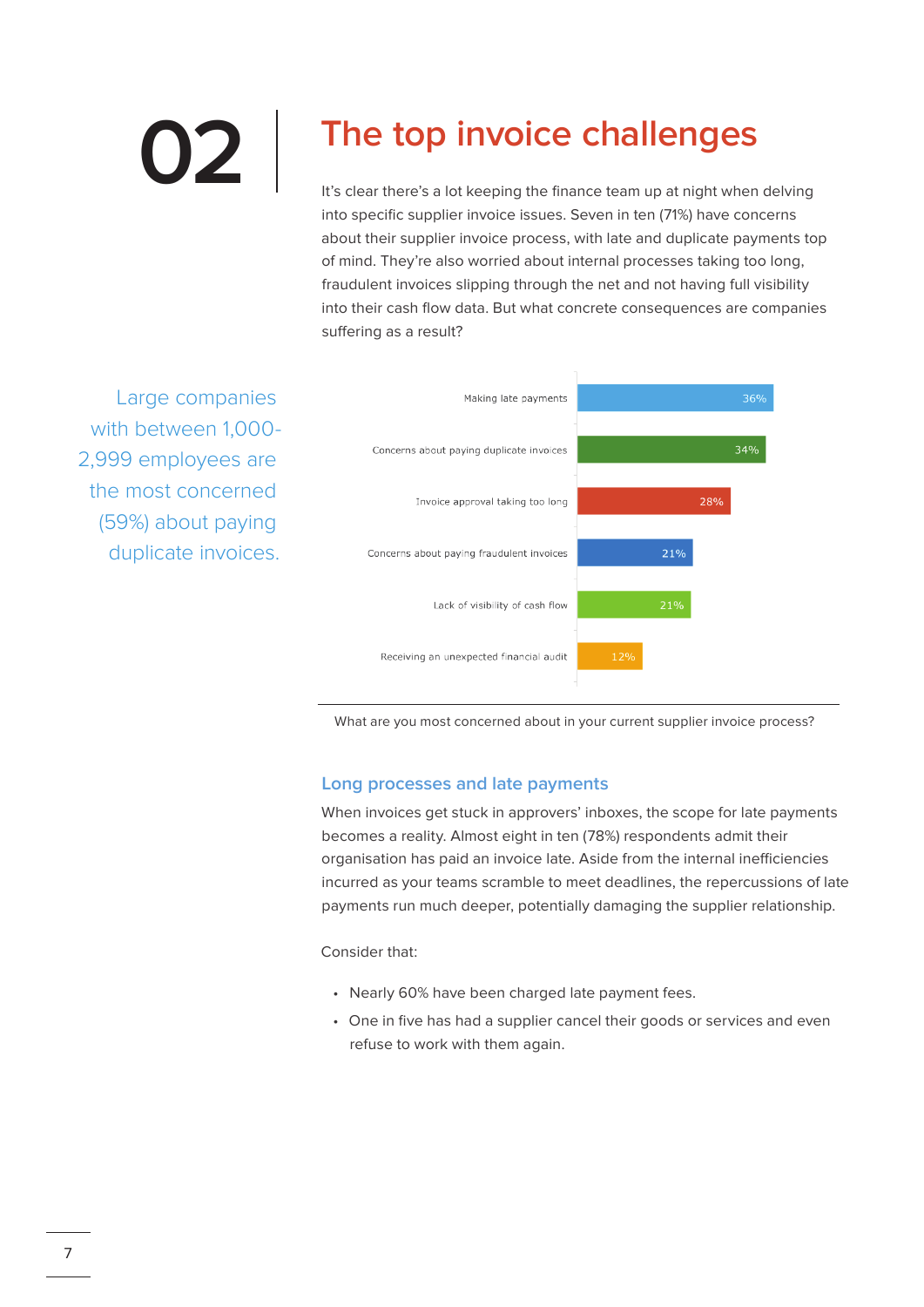58% of those in the utilities sector have been forced to pay late fees.



What consequences has your organisation experienced as a result of late payment?

### **Duplicate and fraudulent invoices**

Duplicate invoices are a top concern for many companies. Suppliers may send invoices in both print and electronic form and sometimes resend invoices to prompt speedy payment. An astounding 63% of organisations have received a duplicate invoice from their suppliers. Not only that, a third (33%) admit to actually having paid one – that they're aware of. Without an automated system in place, the chances of receiving them and paying twice for products and services greatly increases.

 $41%$ 33%  $3%$ Received a duplicate<br>invoice and paid it Peceived a duplicate<br>invoice but did not pay Received a fraudulent Received a fraudulent invoice and did pay it invoice and did not again, even though<br>the original had also it again after having pay it paid the original been paid

3 in 5 companies have received a duplicate invoice from their suppliers.

Have these occurrences ever happened to your organisation?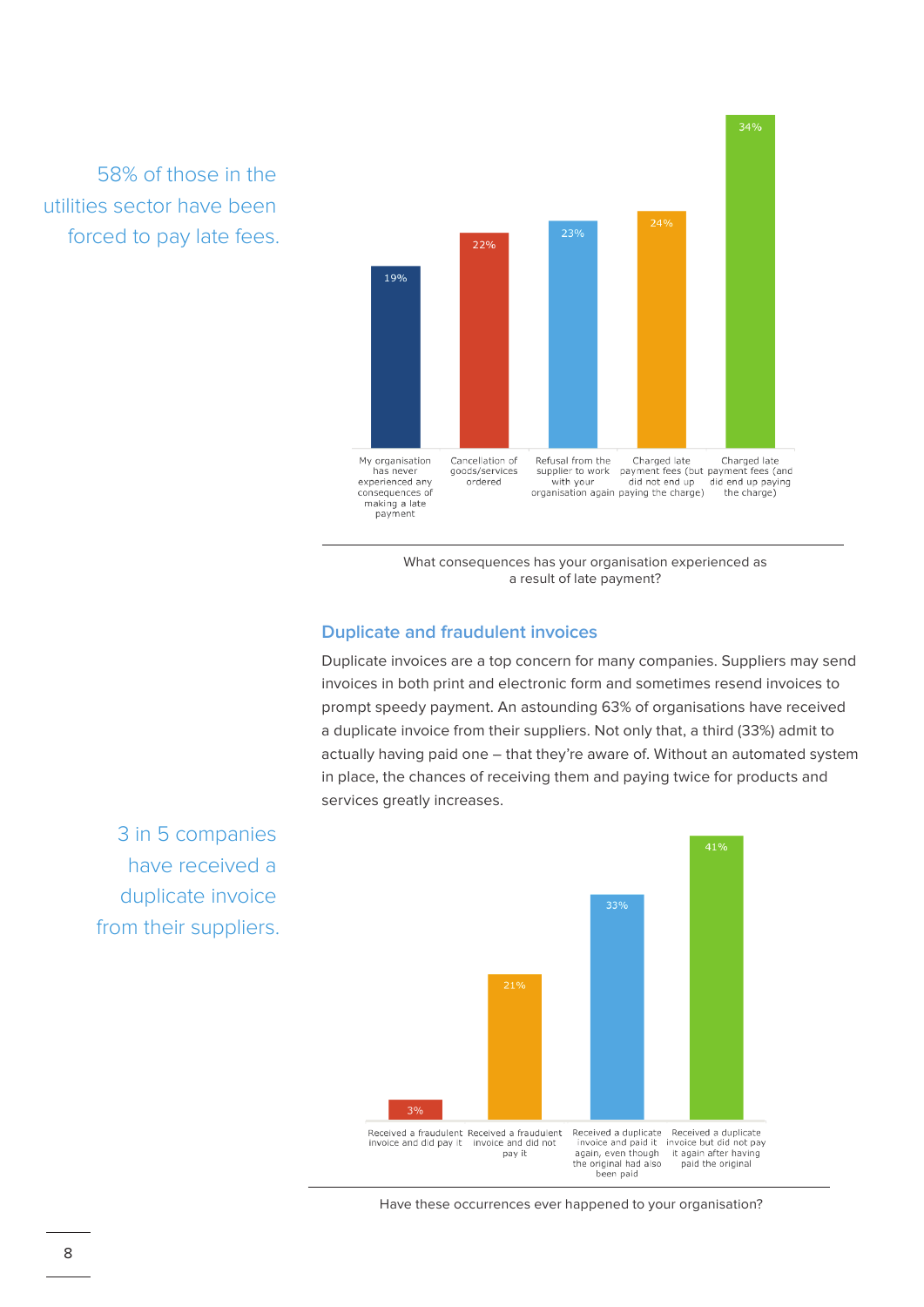If that wasn't bad enough, fraudulent invoices are also creeping in, with nearly a quarter (24%) of respondents saying they've received an invoice for products or services that were never provided or ordered in the first place.

### **Invisible cash flow**

The finance sector ranked the highest as having received and actually paid a fraudulent invoice.

It's important for the finance team to be able to report on spend to the business. The study revealed that 56% of respondents either can't forecast their cash flow or are only able to provide a rough estimate at any given time. This indicates that most finance teams are unaware of their supplier invoice liabilities and find it complex to project spend or trends, let alone empower employees to access invoice statuses. This invisibility of spend is a poor reflection on the finance team.

What's more, without a robust tool to enable accurate year-end reporting, companies could fall short of auditor requirements. Gaining insight into cash flow is an essential role of the AP team and an added benefit of implementing an automated invoice system.



Are you able to accurately forecast invoice liabilities cash flow?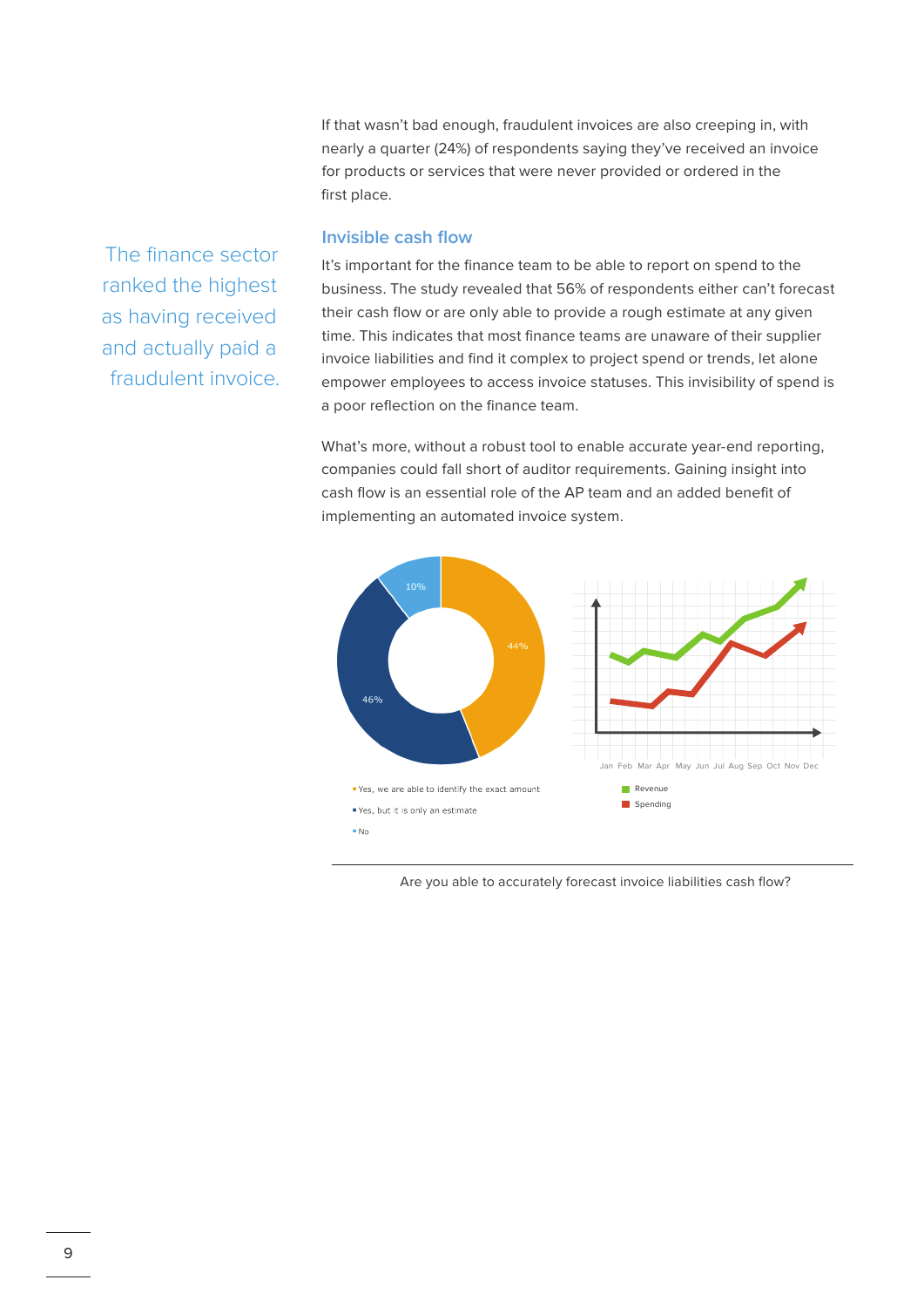# **03**

## **Current AP automation practices**

Upon examining supplier invoice automation processes today, 57% of those in the study don't automate. 71% have partially automated practices or are planning to automate in the future.

**Accounts payable (AP) automation** describes the ongoing effort of companies to streamline the invoice process of their AP departments whose main responsibility is to review and process transactions between the company and its suppliers.



Who automates, who plans to automate and who doesn't?

### **Automated processes today:**

- 1. Logging electronic invoices
- 2. Confirming invoices match what was ordered
- 3. Logging postal orders

### **Want to automate:**

- 1. Confirming invoices match what was received
- 2. Scanning invoices electronically
- 3. Confirming invoices match what was ordered

### **The AP wish list**

When probing what companies most want to be able to automate, matching invoices to what was ordered and received, electronically scanning invoices and automating payment ranks highest. The highly desired functions reflect what companies already automate or plan to streamline in the near future.



Which supplier invoice automation processes would most benefit your organisation?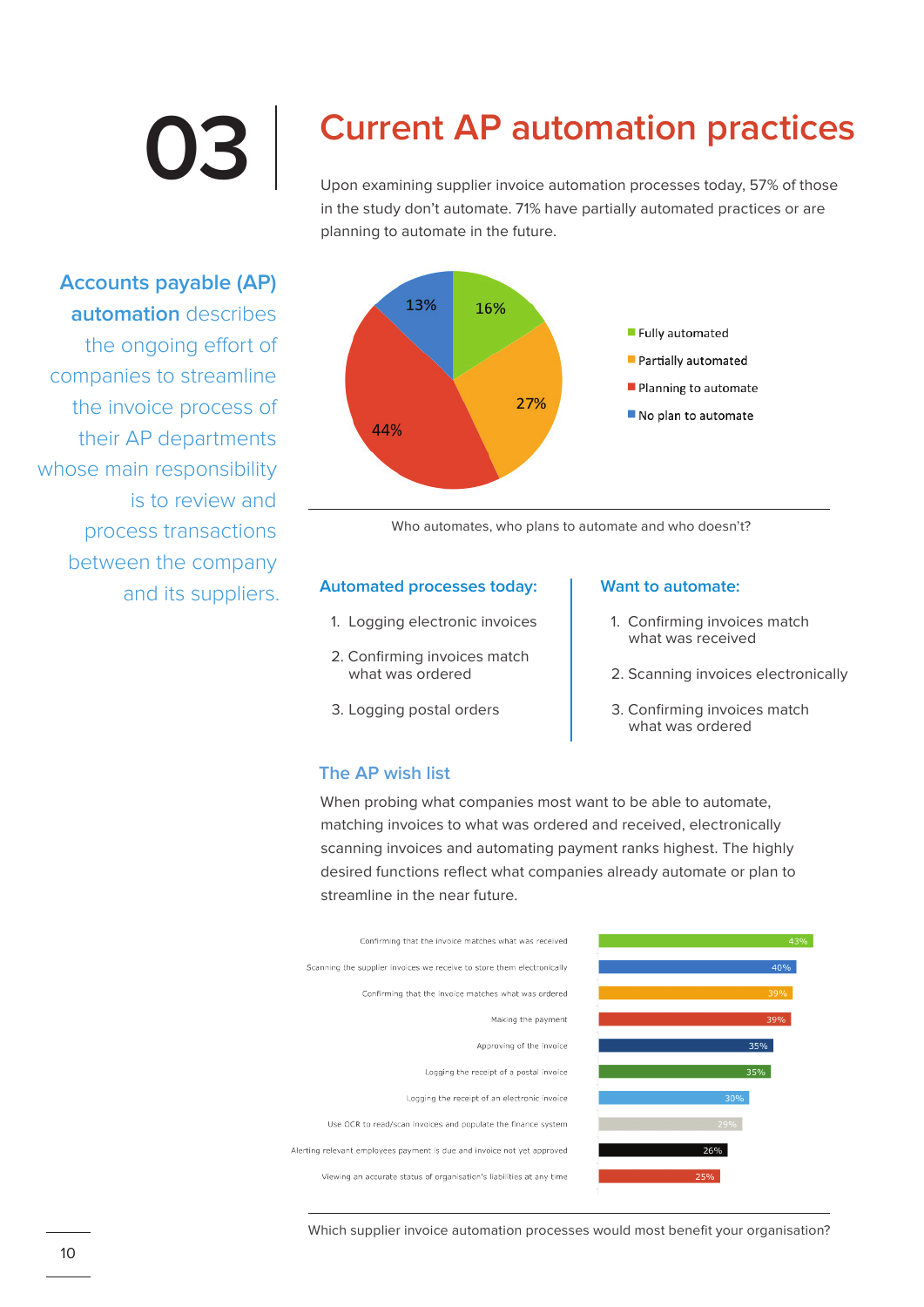These are the quick wins that are easy to get right and can make a big difference. But when we look to the bottom of the wish list – OCR scanning, alerting approvers when invoices come in and viewing the status of liabilities – a lower value is placed on these processes. If we think back to the challenges facing organisations, improving these workstreams can solve a lot of the major concerns:

**Optical Character Recognition (OCR)** is a technology that enables you to convert different types of documents, such as scanned paper documents, PDF files or images captured by camera into editable and searchable data.

- OCR scanning technology has advanced in leaps and bounds and can now 'read' invoices and prepopulate required fields in AP systems, requiring less time from the finance team to key in data, meaning quicker payments.
- By alerting the average of 15 employees in a chain as soon as an invoice comes in, companies can save days and even weeks where invoices would usually get stuck in individuals' inboxes.
- By being able to check the status of liabilities, employees can quickly update those suppliers who call on a regular basis, as well as accurately forecast cash flow.

### **Perceived implementation challenges**

There're a number of reasons companies are hesitant to adopt AP automation: Senior management buy-in, budget restraints and implementation disruptions are the main causes of concern. Over three quarters (77%) report perceived challenges inhibiting invoice automation. Yet most are unaware that the benefits an automated system can bring far outweigh any costs (an efficient AP system could pay for itself in a few short months) or the fact that a cloud-based solution makes implementation disruptions a non-issue.



What are the main challenges to implementing invoice automation in your organisation?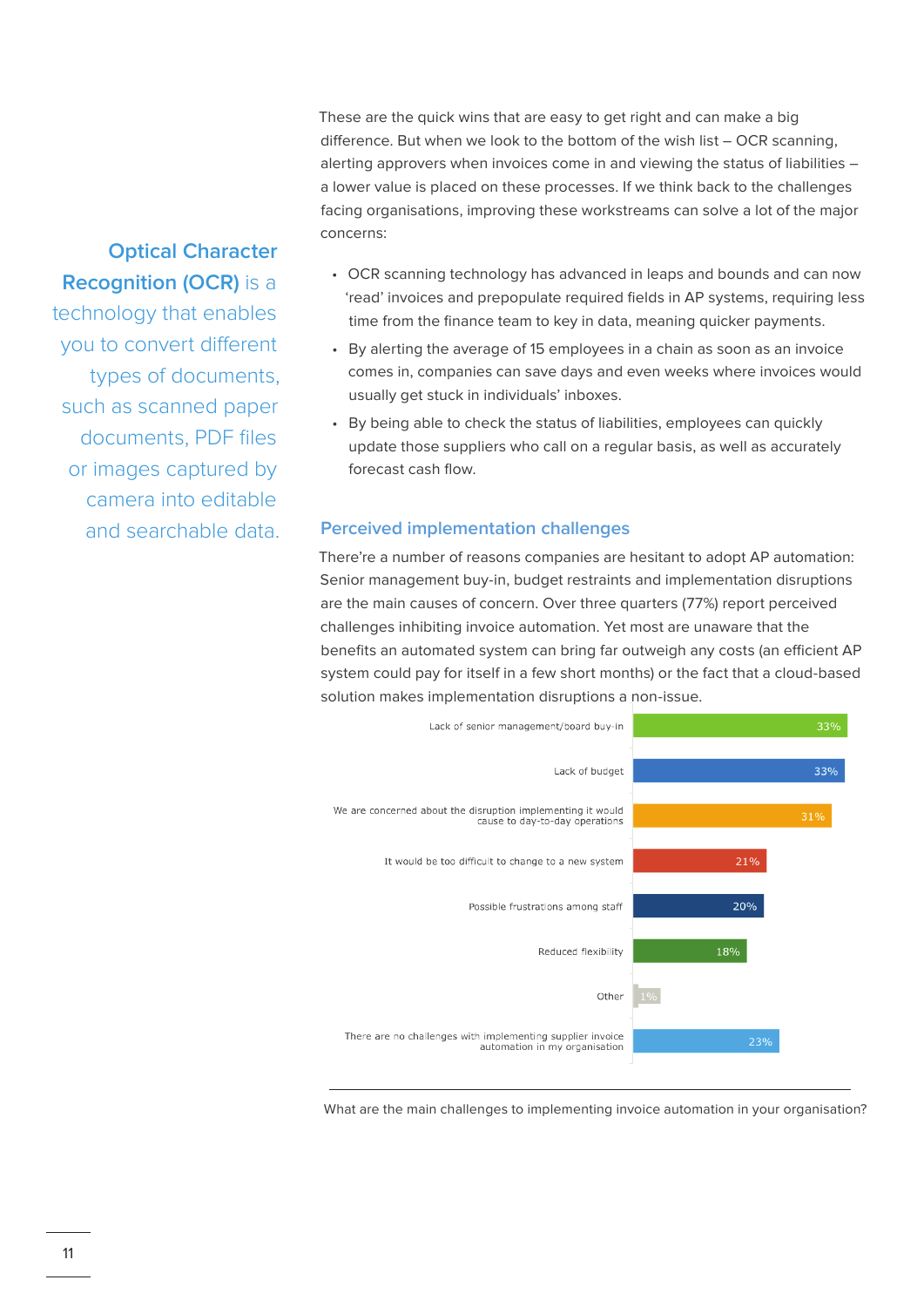## **04 The real value AP invoice automation can bring**

Eliminating paper processes and moving towards streamlined practices can deliver significant paybacks throughout the supplier invoice chain. The vast majority in the study recognise the value of having a streamlined AP system in place with an astounding nine in ten anticipating real benefits from increased automation. And those who already automate report reduced operating costs, less time spent on admin and increased productivity in the business – not to mention improved supplier relations.



Which benefits has your organisation experienced or anticipated with automation?

But many respondents feel their hands are tied due to a lack of management buy-in and budget concerns. While AP automation is often considered the domain of enterprise companies, these challenges equally apply to smalland medium-sized businesses.

Yet cloud solutions don't require on-site installations or huge IT effort, and getting employees up to speed is remarkably quick. When you're dealing with an average of 15 people on every supplier invoice, minimising the scope for error and delays using streamlined processes can transform the way business is done. Approvers can process invoices straight from their mobile devices and are no longer kept away from their day jobs, while the AP finance team can process more invoices at a quicker pace.

Employees who were unable to provide instant updates on the status of their orders now have that information at their fingertips. This reduces churn, not to mention resending of invoices by suppliers. As we've seen, duplicate invoices pose a real threat – not only in terms of actual cash pay-outs, but also when it comes to the time and effort invested by employees trying to recoup and resolve these issues. An automated system would inevitably flag duplicate and fraudulent invoices, cutting them out altogether.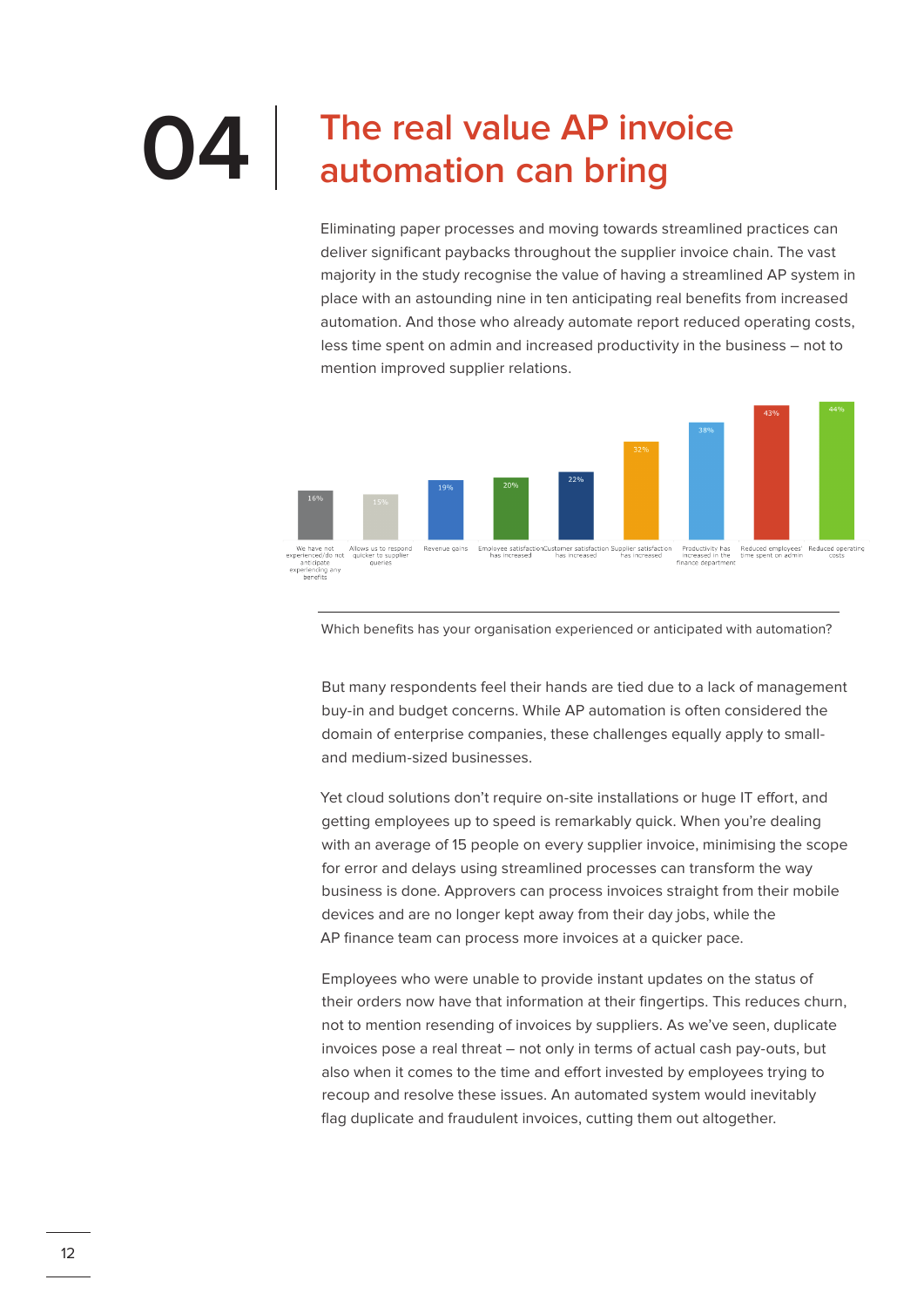It's also absolutely essential for businesses to be able to accurately forecast operational costs for optimised inventory and cash flow management. If you don't know what's going out and when because it's scattered across your business in the form of innumerable paper documents, you won't be able to provide a holistic picture to the board. Automated technology can give you intelligent insight into an organisation's outgoing spend so you're seen as a valued strategic partner within the business.

Aligning and automating processes to reduce time and effort wasted at every stage of the invoice process – from receiving, capturing, processing and reporting on invoices – will provide the edge that sets modern UK companies apart. The technology exists today to be able to better manage your bottom line and progressive companies are leading the charge.

## **Imagining the ideal invoice process**

**05**

Every business size and sector can gain huge advantages by incorporating supplier invoice efficiency into their current procedures. With the sheer amount of invoices that the average business processes and the number of employees involved, it makes sense to introduce technology that helps the business gain greater workforce efficiency and cash flow visibility.

### **Picture a scenario where:**

- Invoices are electronically sent to a central place no printing, scanning, faxing or copying.
- The right people are notified at the right time, even on the go.
- Duplicate and fraudulent invoices are eliminated.
- Manual steps are reduced as OCR technology automatically prepopulates fields into finance systems.
- Every employee in the chain has instant access to the status of invoices.
- Approvers are immediately notified and can action invoices in a few clicks from their mobiles.
- Payments are made on time using the most advanced methods.
- Finance has 360° visibility into outgoing invoice spend.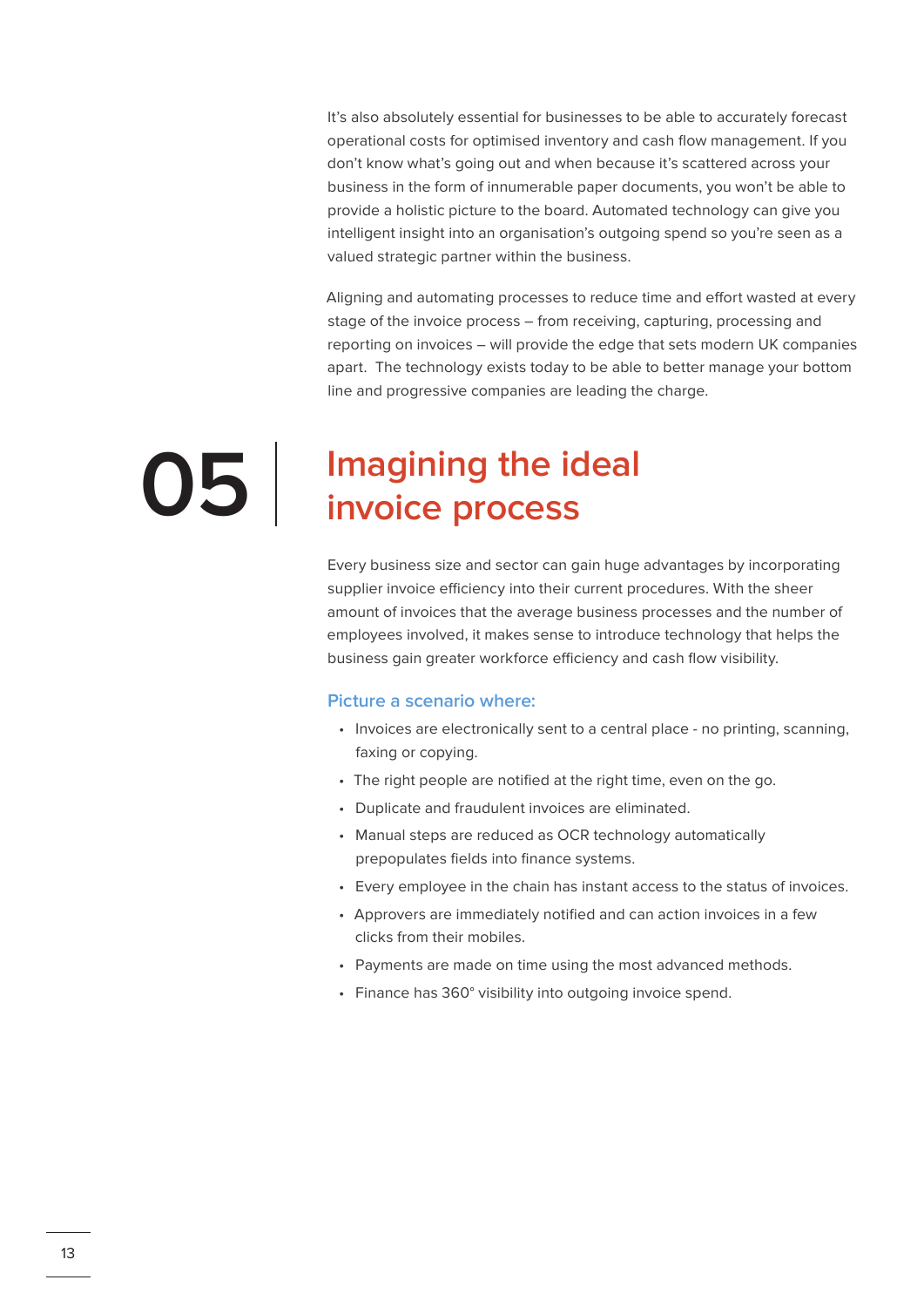## **06 Key findings for small to medium-sized businesses**

Small companies (1-49 employees) are the least likely to think that invoice automation would benefit them (44%), yet they're also the most susceptible to cash flow disruption when being able to predict outgoing AP spend can make or break the business.

- 40% don't raise POs or even plan to.
- 49% use cheques as the main form of payment.

The findings also show that companies between 50-499 employees are not exempt from receiving and even paying duplicate and fraudulent invoices and are even more likely to do so than large-scale enterprises with 3,000+ employees. They're also the most concerned about disruption caused to day-to-day activities by implementing invoice automation.

Inefficiencies in processes could be lurking in the background that they're not even aware of, while increased visibility into liabilities could make a big difference. To be taken seriously as they plan to scale for future growth, small businesses need to think about how automation could enable them to use their existing resources more effectively.

## **Key findings for large businesses and enterprises**

While companies with 3,000+ employees are slightly better off when it comes to incorporating invoice automation procedures into their finance systems, large companies with 1,000-2,999 employees are struggling to follow suit and in some cases, even trail behind smaller companies with 500-1,000 employees.

- They're least likely to issue POs at 36% (even small businesses with 1-49 employees trump them).
- They're most likely to have invoices sent to the wrong place (54%).
- A weighty 59% have actually paid a duplicate invoice.

A lack of senior management buy-in and budget constraints seem to plague companies in this group the most. On their journey to becoming well-established enterprise businesses, these companies can learn a lot about supplier invoice automation from both larger businesses and even their mid-sized counterparts. There's a clear opportunity to embrace more sophisticated, automated procedures.